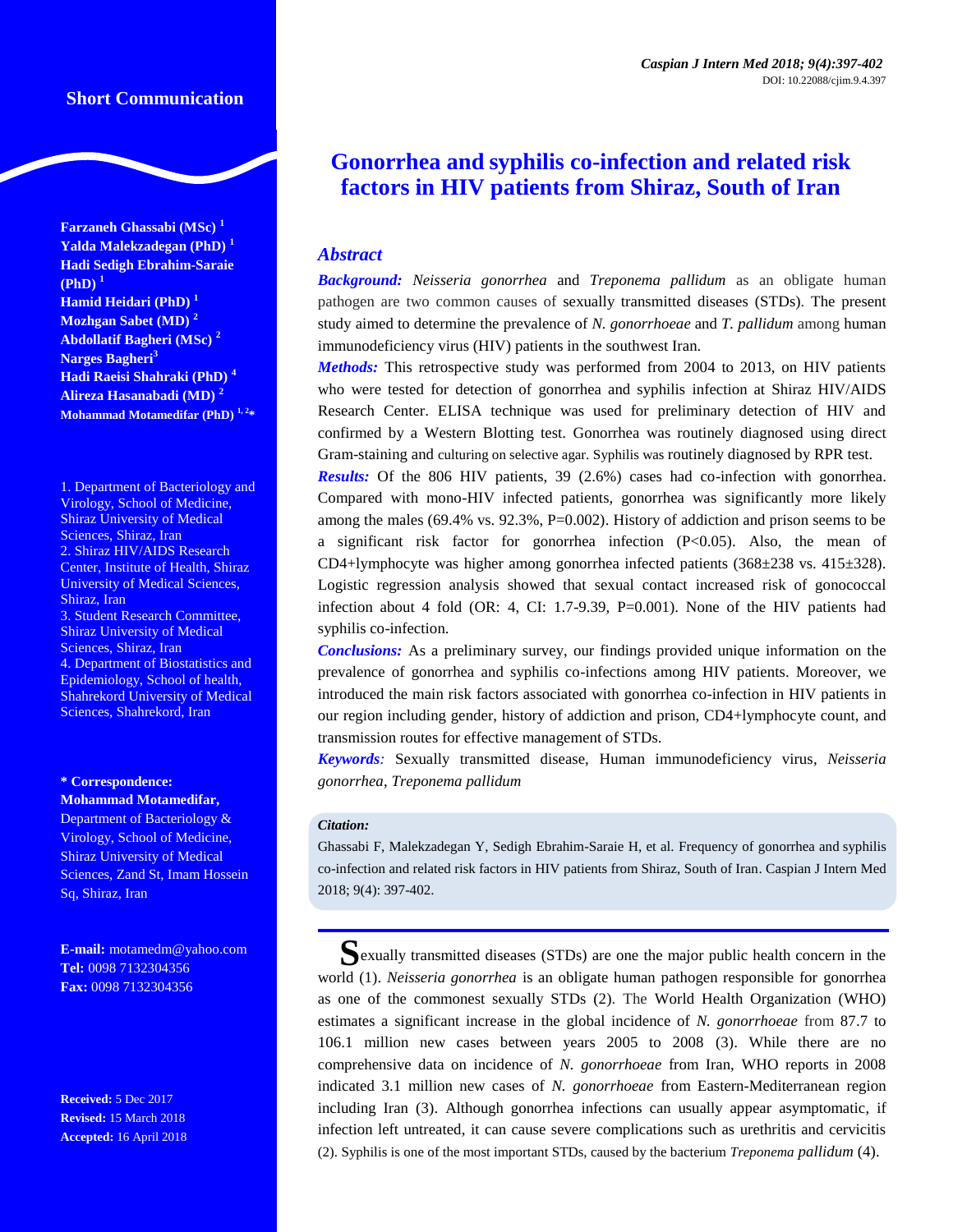The same transmission route and risk factors are possible occurrence of HIV and *T. pallidum* co-infection (5). Despite decades of clinical experience with co-infected patients, the interaction between HIV and syphilis remains complicated and the clinical treatment of co-infected patients remains challenging. (6). There is strong evidence that STDs, especially gonorrhea and syphilis, impact the dynamics of human immunodeficiency virus (HIV) infection (7). These infections facilitate the acquisition of HIV infection via damage to the genital tract or skin (7). Furthermore, gonorrhea and syphilis potentially increase the risk of viral shedding and subsequently transmission of HIV (6, 8).

Recent estimates have suggested that nearly a hundred thousand patients with HIV are living in Iran (9); however, there is no record on the prevalence of *N. gonorrhoeae* coinfection among HIV patients in Iran. The emergence of resistant strains of *N. gonorrhoeae* to wide range of antimicrobial agents is a global challenge to deal with gonorrhea infections (10). Early diagnosis has an important role in reducing unwanted outcomes of gonorrhea and syphilis infections. Therefore, the aim of present study was to determine the frequency of gonorrhea and syphilis coinfection among HIV patients and the potential impact of other risk factors on this situation in the south-west of Iran.

#### **Methods**

**Study setting and design:** This retrospective study was performed within a ten year period from 2004 to 2013 among HIV positive patients at Shiraz HIV/AIDS Research Center. Shiraz HIV/AIDS Research Center as the second HIV/AIDS Research Center in Iran is affiliated to Shiraz University of Medical Sciences, located in Shiraz, the southwest of Iran. Shiraz HIV/AIDS Research Center specializes in counseling, treatment and research related to HIV/AIDS.

Totally, 806 HIV patients with complete medical records were enrolled in presents study. Cases without or missing medical records were excluded. This study was approved by the Ethics Committee of Shiraz University of Medical Sciences (Local register code: IR.SUMS.MED.REC. 1395. s11) and was in accordance with the declaration of Helsinki. The ethics committee waived the need for informed consent because we only used medical records and ensured about the patient confidentiality with no personal data.

**Diagnosis of HIV and co-infections:** Enzyme linked immunosorbent assay (ELISA) (Dia.Pro Diagnostic

Bioprobes, Italy) technique was used for preliminary detection of HIV infection. Subsequently, primary positive results were then confirmed by a Western Blotting test. Syphilis was routinely diagnosed by the consistency of the clinical manifestations and the rapid plasma reagin (RPR) (Bionik, Tehran, Iran) test was used to serological detection.

Gonorrhea was routinely diagnosed by standard microbiological procedures. The specimen was collected based on main criteria for males and females and was identified by using direct gram staining and culturing on selective agar (11). Demographic and clinical data, such as age, gender, prison history, addiction history, transmission route and CD4+ lymphocyte count were also evaluated for all participants.

Statistical analysis: Analysis was performed using SPSS<sup>TM</sup> software, Version 21.0 (IBM Corp., USA). The results are presented as descriptive statistics in terms of relative frequency. Values were expressed as the mean  $\pm$  standard deviation (continuous variables) or percentages of the group (categorical variables). Chi–square or Fisher's exact tests was used to estimate any statistical association for quantitative variables, and paired *t*-tests were used to compare means. A p<0.05 was regarded as significant relevance. Logistic regression modeling was performed to identify the factors associated with risk of gonococcal infection among HIV patients. The associations which were presented as odds ratio (OR) together with 95% confidence interval (CI) were considered as significant if the corresponding 95% CI does not include one.

#### **Results**

Of the total 806 HIV patients who were tested for gonococcal infection, 39 (2.6%) cases had gonorrhea. Despite the higher occurrence of gonorrhea infection among older patients, compared to mono-infected ones, no significant differences were found. Compared with mono-HIV infected patients, gonorrhea infection was more likely among males (92.3 vs. 69.4%, P<0.05). Addiction and prison history seems to be a risk factor for gonorrhea infection, since the majority of gonorrhea infected patients, compared to non-infected patients, experienced drug addiction and prison (89.7 vs. 68.4% and 84.6 vs. 60.6%, respectively, P<0.05). Also, the majority of gonorrhea infected patients experienced sexual contact in their life; compared to HIV mono-infected patients, the proportions were significantly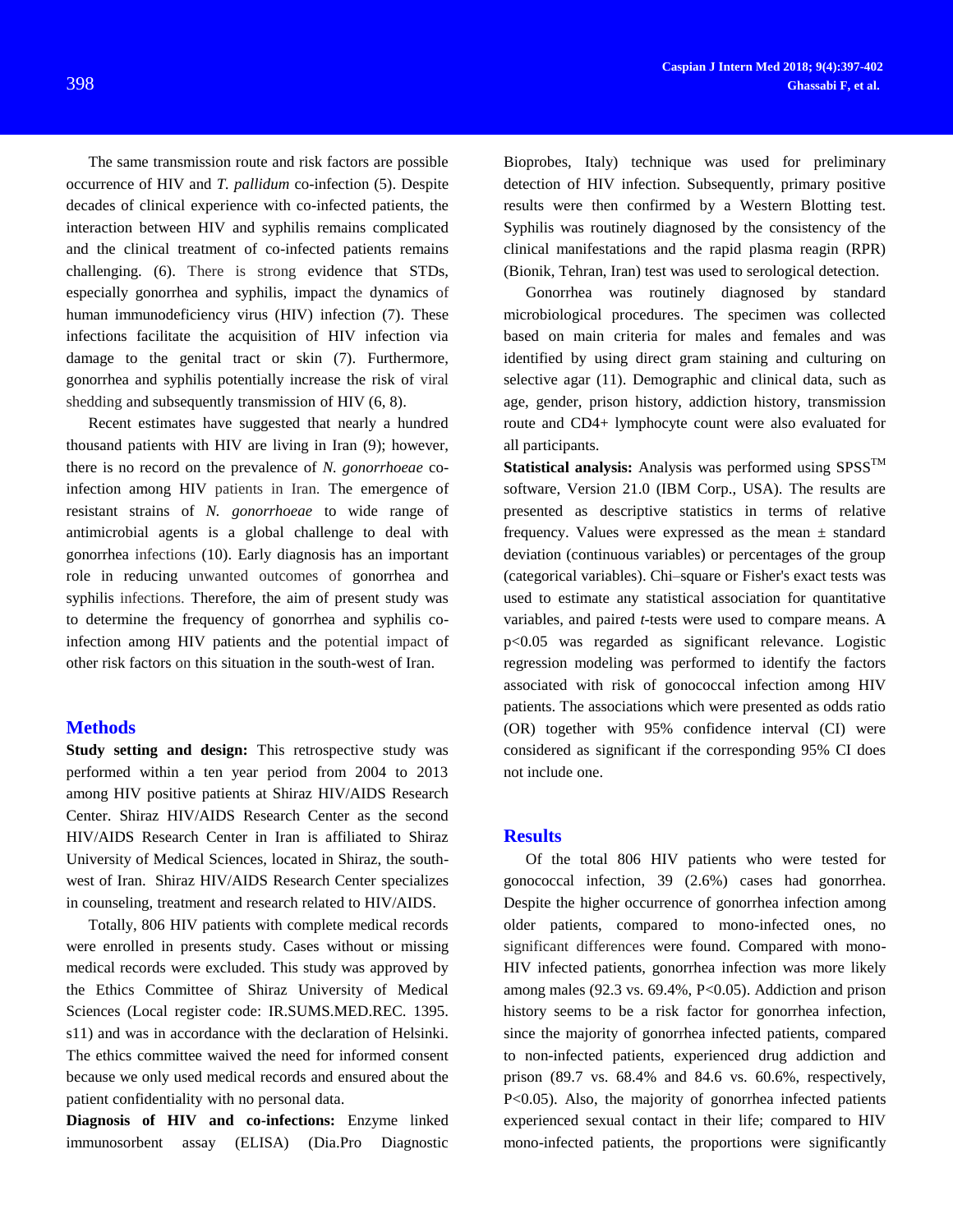higher (79.5 vs. 42.2%, P<0.001). The common HIV infection transmission routes in both gonorrhea infected and non-infected patients was intravenous drug use (IDU) and sexual contact, but patients infected via IDU had a significant risk for co-infection with gonorrhea (P<0.05).

Among the clinical risk factors evaluated, there was no significant association between highly active antiretroviral therapy (HAART) and gonorrhea infection. Also, although compared with HIV mono-infected, the mean of CD4+lymphocyte was higher among gonorrhea infected patients (368±238 vs. 415±328, respectively), but the

difference was not significant. The full results of demographic and clinical characteristics of HIV and gonorrhea infection among the studied cases was shown in Table 1. Logistic regression analysis showed that sexual contact significantly increased the chances of gonococcal infection about 4 fold (OR: 4, CI: 1.7-9.39, P=0.001). The full results of logistic regression modeling for risk factors associated with gonococcal co-infection are shown in table 2. Based on the laboratory results, of the totally tested HIV patients for syphilis infection, no positive case was found by RPR test.

| Table 1: Demographic and clinical characteristics of HIV and gonorrhea infection among the studied cases |
|----------------------------------------------------------------------------------------------------------|
|----------------------------------------------------------------------------------------------------------|

| <b>Groups</b>                                  | <b>HIV</b> mono-infected | <b>Gonorrhea co-infected</b> | p-value |
|------------------------------------------------|--------------------------|------------------------------|---------|
|                                                | n(%                      | n(%)                         |         |
| <b>Studied factors</b>                         | $(Total = 767)$          | $(Total = 39)$               |         |
| Age (years)                                    |                          |                              |         |
| $Mean \pm SD$                                  | $38 + 9$                 | $40\pm8$                     | 0.17    |
| range                                          | $2 - 70$                 | $24 - 61$                    |         |
| <19 years old                                  | 20(2.6)                  | $\overline{0}$               |         |
| $20 - 50$                                      | 677 (88.3)               | 35 (89.7)                    | 0.36    |
| $>51$                                          | 70(9.1)                  | 4(10.3)                      |         |
| Gender                                         |                          |                              |         |
| Male                                           | 532 (69.4)               | 36(92.3)                     | 0.002   |
| Female                                         | 235 (30.6)               | 3(7.7)                       |         |
| <b>HAART</b> therapy                           |                          |                              |         |
| Yes                                            | 517 (67.4)               | 25(64.1)                     | 0.66    |
| N <sub>o</sub>                                 | 250(32.6)                | 14 (35.9)                    |         |
| <b>Addict history</b>                          |                          |                              |         |
| Yes                                            | 525 (68.4)               | 35 (89.7)                    | 0.005   |
| N <sub>o</sub>                                 | 242 (31.6)               | 4(10.3)                      |         |
| <b>Prison history</b>                          |                          |                              |         |
| Yes                                            | 465(60.6)                | 33 (84.6)                    | 0.003   |
| N <sub>o</sub>                                 | 302 (39.4)               | 6(15.4)                      |         |
| <b>Blood transfusion history</b>               |                          |                              |         |
| Yes                                            | 49 (6.4)                 | 2(5.1)                       | 0.75    |
| N <sub>o</sub>                                 | 718 (93.6)               | 37 (94.9)                    |         |
| <b>Sexual contact</b>                          |                          |                              |         |
| Yes                                            | 324 (42.2)               | 31(79.5)                     | 0.001   |
| N <sub>o</sub>                                 | 443 (57.8)               | 8(20.5)                      |         |
| <b>Transmission route</b>                      |                          |                              |         |
| Intravenous drug use                           | 448 (58.4)               | 33 (84.6)                    |         |
| Sexual contact                                 | 250 (32.6)               | 4(10.3)                      |         |
| Mother to Infant                               | 18(2.4)                  | $\theta$                     | 0.006   |
| <b>Blood</b> transfusion                       | 3(0.4)                   | 1(2.5)                       |         |
| Occupational exposure                          | 1(0.1)                   | $\theta$                     |         |
| Unknown                                        | 47(6.1)                  | 1(2.5)                       |         |
| CD4+lymphocyte                                 |                          |                              |         |
| $Mean \pm SD$                                  | 368±238                  | $415 \pm 328$                | 0.23    |
| Range                                          | 10-1678                  | 21-1691                      |         |
| $\langle 200/\mu l \text{ Cells/mm}^3 \rangle$ | 182 (23.7)               | 7(17.9)                      | 0.56    |
| $\geq$ 200/µl Cells/mm <sup>3</sup>            | 585 (76.3)               | 32(82.1)                     |         |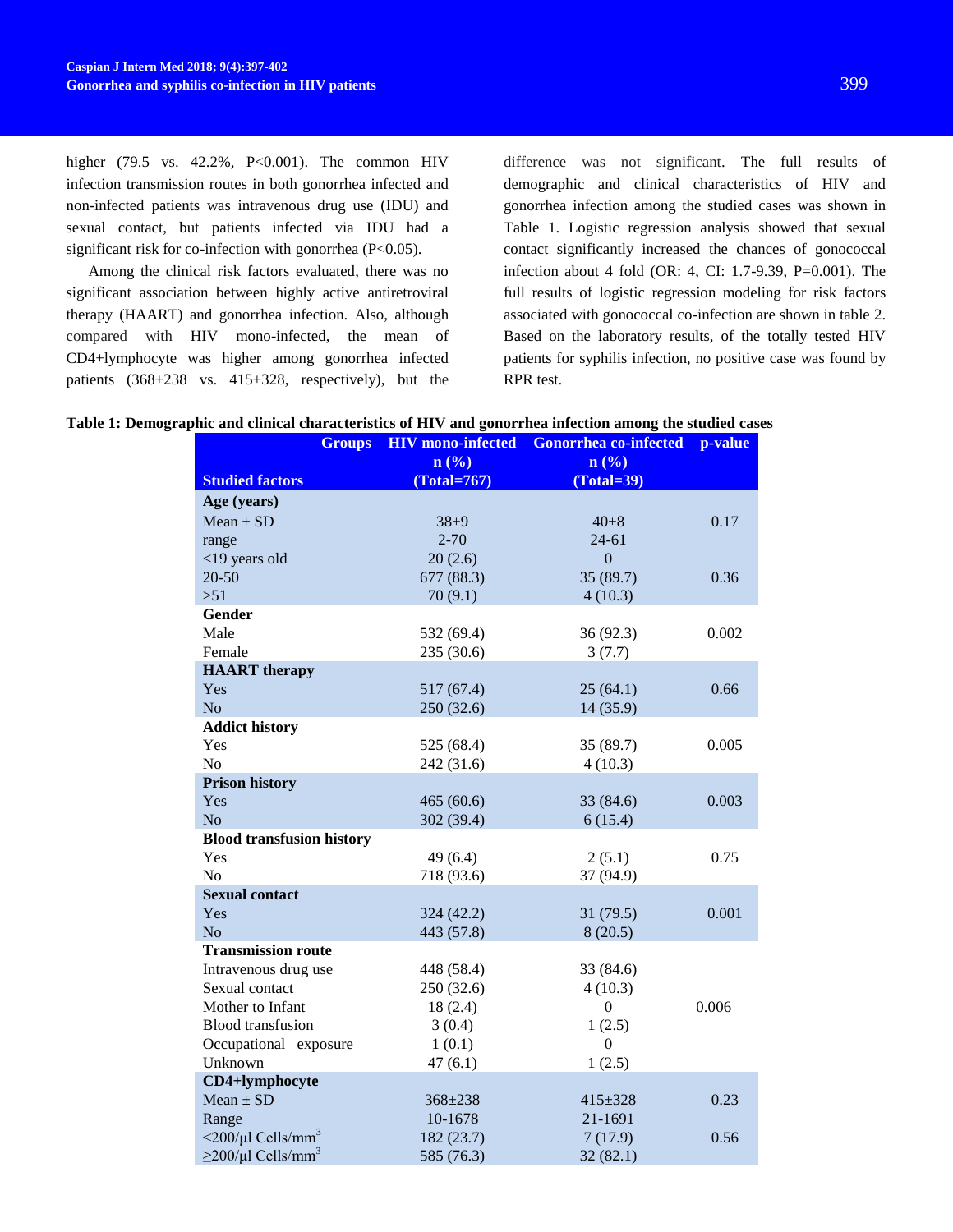| <b>Factor</b>             | <b>Subgroup</b>                                                               | <b>OR</b>      | $(95\% \text{ CI})$     | <b>Significant level</b> |
|---------------------------|-------------------------------------------------------------------------------|----------------|-------------------------|--------------------------|
| Age                       | Age                                                                           | 1.03           | $(0.99-1.07)$           | 0.13                     |
| Gender                    | Female<br>Male                                                                | 2.51           | Ref<br>$(0.42 - 15.07)$ | 0.31                     |
| <b>HAART</b> therapy      | N <sub>o</sub><br>Yes                                                         | $\mathbf{1}$   | Ref<br>$(0.49 - 2.03)$  | 0.99                     |
| <b>Addict history</b>     | N <sub>o</sub><br><b>Yes</b>                                                  | 0.3            | Ref<br>$(0.03 - 2.96)$  | 0.30                     |
| Prison history            | N <sub>o</sub><br>Yes                                                         | 1.69           | Ref<br>$(0.4 - 7.15)$   | 0.48                     |
| Blood transfusion history | N <sub>0</sub><br>Yes                                                         | 0.59           | Ref<br>$(0.14 - 2.58)$  | 0.48                     |
| Sexual contact            | N <sub>o</sub><br>Yes                                                         | $\overline{4}$ | Ref<br>$(1.7-9.39)$     | 0.001                    |
| <b>Transmission route</b> | Other<br>Intravenous drug use                                                 | 2.37           | Ref<br>$(0.54 - 10.42)$ | 0.25                     |
| $CD4+lymphocyte$          | $\langle 200/\mu l \text{ Cells/mm}^3$<br>$\geq$ 200/µl Cells/mm <sup>3</sup> | 1.63           | Ref<br>$(0.69 - 3.85)$  | 0.27                     |

**Table 2. Logistic regression modeling for factors associated with risk of gonococcal infection among HIV patients.**

# **Discussion**

STDs include a range of infections that, regardless of gender, usually lead to a clinical complication (2). Gonorrhea, as an important cause of STDs, can lead to a syndemic relationship with HIV/AIDS (12). Physical and molecular role of gonorrhea infection in facilitating HIV acquisition and transmission is undeniable; besides the risk of resistance, gonorrhea could become a serious concern of public health (7, 10). Control and prevention of this coinfection need an adequate surveillance in every part of the world (7, 13). Given this fact, our results revealed the prevalence of gonorrhea infection 2.6% among HIV patients in Shiraz, southwest of Iran. To the best of our knowledge, this is the first report from Iran and there is no previous record on the prevalence of HIV/gonorrhea co-infection to compare of our situation with others in neighborhood regions. Nonetheless, compared to previous reports on the prevalence of gonorrhea infection among non- HIV infected individuals from different parts of our country, gonorrhea infection among HIV patients seems to have a relatively higher rate; yet, most of these studies are conducted among women (2, 14-16). Similar reports from other parts of the world indicated the variability of gonorrhea infection among HIV patients (8, 17-19), which could originate from diagnostic or lifestyle differences in these regions (14).

However, the prevalence reported in our study (2.6%) is lower than those reported among HIV positive patients in Kenya (17%) (20), capital of India (9%) (21), and Arizona state of the USA (4.5%) (12), whereas it is higher than those reported from California state of USA (2%), India (2%) , and Brazil (0%) (18). Furthermore, besides the higher incidence of gonorrhea infection in men, among the other sociodemographic factors that were studied, history of drug addiction, prison and sexual contact is a significant risk factor for occurrence of gonorrhea co-infection. The relationship of these risk factors has also been reported in other studies (22). Although occasion of gonorrhea acquisition in our studied patients are unavailable (inside or outside the prison), one of the reasons for higher chance of gonorrhea infection among male prisoners attributed to more tendency for risky behaviors, such as unprotected intercourse and also lower knowledge about STDs (23, 24). Rectal gonorrhea and anal warts were mentioned as important risk factors for HIV acquisition (25).

In our study, assessment of CD4+ lymphocyte count revealed a higher mean of CD4+ lymphocyte among gonorrhea infected than non-infected patients, although the difference was not statistically significant, Levine *et al.* previously showed that the median of endocervical CD4+ lymphocyte was significantly greater among patients with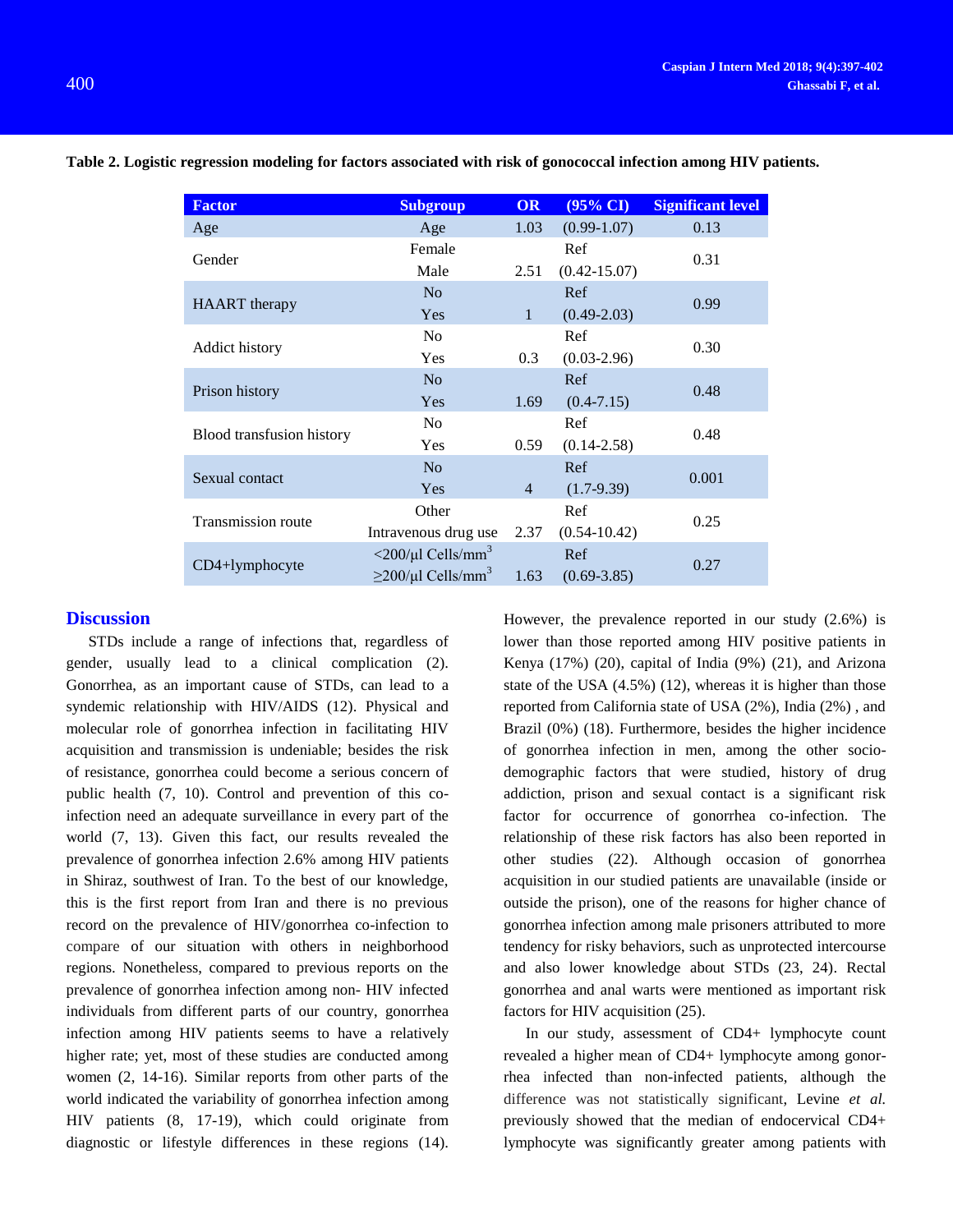STDs than among those without them and it may facilitate HIV transmission by increasing the presence of CD4+ lymphocytes at endocervix (26). Hopefully, in our results none of the HIV patients had syphilis co-infection. The only data on prevalence of *T. pallidum* among Iranian HIVpositive patients by Badie et al. showed 0.45% co-infection (5). Other attempts on the determination of syphilis prevalence among Iranian high risk groups showed low rates of detection closest to our findings (27-29).Self-medication or antibiotic therapy for treating irrelevant diseases may be one of the main causes of such observations.

Finally, our study had some limitations. Although the traditional approaches, such as the use of selective culture, is still the preferred laboratory test for diagnosis of gonorrhea, for some conditions and specimens, the nucleic acid amplification tests (NAATs) have a higher sensitivity compared to traditional methods (1). Moreover, it would be better to have access to time of gonorrhea detection (before or after HIV infection) for determining the probable effect of using HAART on the prevalence of HIV/gonorrhea coinfection.

In conclusion, despite the limitations, our study, as a preliminary survey, provided unique information on the prevalence of gonorrhea and syphilis co-infections among HIV infected patients for clarification of our situation and also comparison with others. Additionally, we introduced the main risk factors associated with gonorrhea co-infection in HIV patients in our region which could provide a good background for effective management of prevalence and prevention of these diseases.

#### **Acknowledgments**

We thank all the participants for their friendly cooperation in this study.

**Funding:** This study was supported by Shiraz University of Medical Sciences with grant No. 93-8927. This article was extracted from the MD thesis of N. Bagheri under the supervision of Dr. M. Motamedifar.

**Conflict of Interest:** None declared.

# **References**

1. Samkange-Zeeb FN, Spallek L, Zeeb H. Awareness and knowledge of sexually transmitted diseases (STDs) among school-going adolescents in Europe: a systematic review of published literature. BMC Public Health 2011; 11: 727.

- 2. Hassanzadeh P, Mardaneh J, Motamedifar M. Conventional Agar-based culture method, and Nucleic Acid Amplification Test (NAAT) of the cppB gene for detection of neisseria gonorrhea in pregnant women endocervical swab specimens. Iran Red Crescent Med J 2013; 15: 207-11.
- 3. World Health Organization (WHO). Global incidence and prevalence of selected curable sexually transmitted infections-2008. Geneva: World Health Organization 2012. Available at: http://www.who.int/reproductivehealth/publications/rtis/2 008\_STI\_estimates.pdf
- 4. Whitlow CB. Bacterial sexually transmitted diseases. Clin Colon Rectal Surg 2004; 17: 209-14.
- 5. Badie, Yavari Z, Esmaeeli S, et al. Prevalence survey of infection with Treponema pallidum among HIV-positive patients in Tehran. Asian Pac J Trop Biomed 2013; 3: 334-6.
- 6. Zetola NM, Klausner JD. Syphilis and HIV infection: an update. Clin Infect Dis 2007; 44: 1222-8.
- 7. Da Ros CT, Schmitt Cda S. Global epidemiology of sexually transmitted diseases. Asian J Androl 2008; 10: 110-4.
- 8. Phipps W, Stanley H, Kohn R, Stansell J, Klausner JD. Syphilis, chlamydia, and gonorrhea screening in HIVinfected patients in primary care, San Francisco, California, 2003. AIDS Patient Care STDS 2005; 19: 495-8.
- 9. Zadeh AO, SeyedAlinaghi S, Hassanzad FF, et al. Prevalence of HIV infection and the correlates among homeless in Tehran, Iran. Asian Pac J Trop Biomed 2014; 4: 65-8.
- 10. Unemo M, Nicholas RA. Emergence of multidrugresistant, extensively drug-resistant and untreatable gonorrhea. Future Microbiol 2012; 7: 1401-22.
- 11. Ng LK, Martin IE. The laboratory diagnosis of Neisseria gonorrhoeae. Can J Infect Dis Med Microbiol 2005; 16: 15-25.
- 12. Skinner JM, Distefano J, Warrington J, et al. Trends in reported syphilis and gonorrhea among HIV-infected people in Arizona: implications for prevention and control. Public Health Rep 2014; 129: 85-94.
- 13. Motamedifar M, Ebrahim-Saraie HS, Abadi AR, Moghadam MN. First Outcome of MDR-TB among Co-